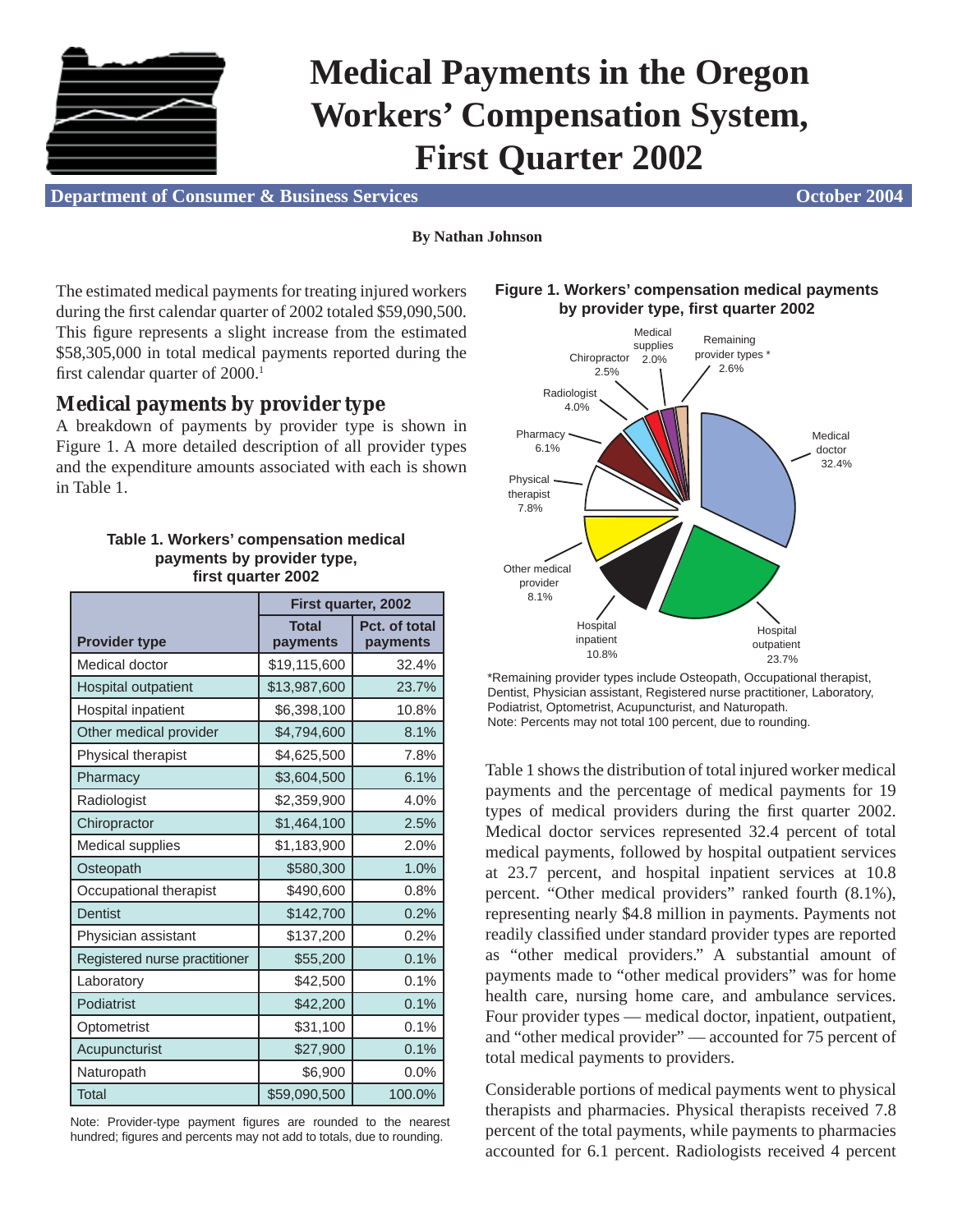of the total payments for providing MRI, CT, and X-ray services. Chiropractors received 2.5 percent of payments for providing chiropractic manipulative treatments and other therapeutic services.

## **Medical payments by service type**

Table 2 shows total payments for specific medical services provided in the first quarter of 2002. Due to improved methodology and a more detailed analysis of the medical payments, some medical services that are identified in 2002 were not specified in 2000.

In 2002, therapeutic exercises comprised 5.9 percent of all payments to medical providers and, like 2000, are the medical service with the highest total payment. This service involves applying physical therapy to develop a patient's strength and endurance, range of motion, and flexibility. The presence of related services, such as manual therapy techniques, physical therapy evaluation, therapeutic activities, and ultrasound therapy in the top 20 services, illustrates the importance of physical therapy in workers' compensation medical treatment.

Office/outpatient visits also made up a large percentage of medical payments. Classification of specific office visit codes is based on the type of patient (new or established), the level of analysis required in the patient's history and examination (basic, expanded, detailed, or comprehensive), and the complexity of the medical decision regarding the patient's injury (straightforward, low, moderate, or high). In 2002, four office/outpatient visit services ranked in the top 20 at 2nd, 9th, 11th, and 15th. These rankings are similar to those found in 2000. If these four types of office visits are analyzed as a group, office visits become the medical service, within the top 20, receiving the highest percentage (7.4) of workers' compensation medical payments.

Insurer medical exam (IME) services include basic physical exams and reports, as well as more specialized IME services such as panel exams and exams by specialists. In Table 2, IME services are grouped together under the Oregon Specific Code for IMEs (D0003). IME services represent 3.6 percent (\$2,142,100) of total medical payments, up from 3.1 percent (\$1,834,000) in 2000.

| <b>Rank</b>    | <b>Service</b><br>code | <b>Description of service</b>                                          | <b>Total</b><br>payments | Pct. of<br>total<br>payments |
|----------------|------------------------|------------------------------------------------------------------------|--------------------------|------------------------------|
| 1              | 97110                  | Therapeutic exercises                                                  | \$3,487,100              | 5.9%                         |
| $\overline{2}$ | 99213                  | Office/outpatient visit for est. patient w/ low to moderate complexity | \$2,375,200              | 4.0%                         |
| 3              | D0003                  | Insurer medical exams (IMEs)                                           | \$2,142,100              | 3.6%                         |
| 4              | 97140                  | Manual therapy                                                         | \$1,841,000              | 3.1%                         |
| 5              | 360                    | Operating room services                                                | \$1,297,000              | 2.2%                         |
| 6              | 450                    | Emergency room services                                                | \$972,200                | 1.6%                         |
| $\overline{7}$ | 72148                  | Magnetic image; lumbar and spine w/o dye                               | \$902,800                | 1.5%                         |
| 8              | N/A                    | Ambulatory surgical center (ASC) facility fees *                       | \$868,400                | 1.5%                         |
| 9              | 99214                  | Office/outpatient visit for new patient w/ moderate to high complexity | \$716,000                | 1.2%                         |
| 10             | 73721                  | Magnetic image; joint of lower extremity w/o dye                       | \$714,800                | 1.2%                         |
| 11             | 99203                  | Office/outpatient visit for new patient w/ moderate complexity         | \$703,000                | 1.2%                         |
| 12             | 97001                  | Physical therapy evaluation                                            | \$630,900                | 1.1%                         |
| 13             | 97530                  | Therapeutic activities                                                 | \$602,500                | 1.0%                         |
| 14             | 97035                  | Ultrasound therapy                                                     | \$601,600                | 1.0%                         |
| 15             | 99212                  | Office/outpatient visit for est. patient w/ minimal complexity         | \$553,300                | 0.9%                         |
| 16             | 72158                  | Magnetic image; lumbar and spine with dye                              | \$523,400                | 0.9%                         |
| 17             | 80.51                  | Excision intervertebral disc                                           | \$514,600                | 0.9%                         |
| 18             | 99283                  | Emergency department visit                                             | \$512,200                | 0.9%                         |
| 19             | 73221                  | Magnetic image; joint of upper extremity w/o dye                       | \$510,700                | 0.9%                         |
| 20             | 270                    | Medical/surgical supplies and devices                                  | \$488,800                | 0.8%                         |
|                |                        | Remaining services                                                     | \$38,132,900             | 64.5%                        |
|                |                        | <b>Total</b>                                                           | \$59,090,500             | 100.0%                       |

**Table 2. Top 20 workers' compensation medical services in descending order by total payments, fi rst quarter 2002**

\* ASC facility fees estimated using payments reported by SAIF and Liberty Mutual Group.

Note: Figures and percents may not add to totals, due to rounding.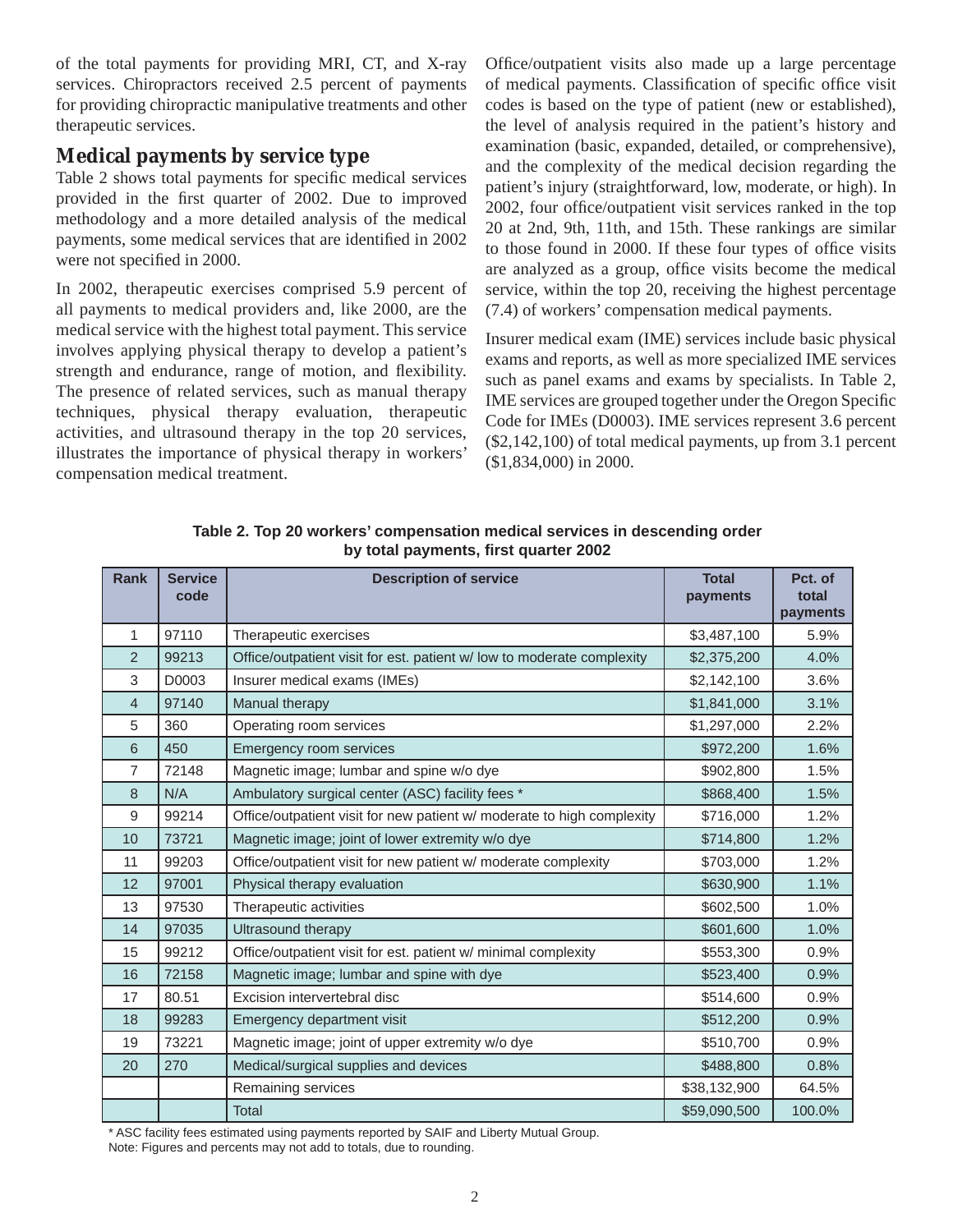Ambulatory service center (ASC) facility fees represent 1.5 percent of total medical payments. ASC facility fees are for the use of an ASC's surgical facilities, supplies, and ancillary staff. These fees are reported and reimbursed separately from the physician's professional fee for conducting the surgery.

# **Payment for services within each provider type**

To more fully understand the distribution of payments for worker's compensation medical services, it is useful to look more closely at services delivered by the provider types receiving the highest proportion of payments. Tables 3, 4, and 5 describe services responsible for payments received by medical doctors, hospital inpatient facilities, and physical therapists, respectively.

Table 3 shows that within the top 10 services, office visits continue to dominate the top services for which the medical doctor provider type receives payment (17.4). IME services represent 6.1 percent (\$1,168,500) of medical doctor payments. IME service payments received by medical doctors are likely under-estimated. Many IME services are performed by physicians employed by private entities that contract with insurers to provide IME services. As a result, about half of IME service payments are reported as being provided by an "other medical provider" since the insurer directly pays the vendor for the IME service, not the physician that performed the service. Knee arthroscopy, low back disk surgery, and carpal tunnel surgery are again among the top procedures to receive payments at 1.8, 1.4, and 1.3 percent, respectively.

Table 4 shows procedures with the highest cumulative payments within the hospital inpatient provider type. Payment amounts are for the use of a hospital's facilities, supplies, and ancillary staff. The physician's professional fee for conducting the surgery is reported separately and reimbursed under medical doctor provider type. As in

| <b>Rank</b>    | <b>Service</b><br>code | <b>Description of service</b>                                          | <b>Total</b><br>payments | Pct. of total<br>payments |
|----------------|------------------------|------------------------------------------------------------------------|--------------------------|---------------------------|
|                | 99213                  | Office/outpatient visit for est. patient w/ low to moderate complexity | \$1,808,100              | 9.5%                      |
| 2              | D0003                  | Insurer medical exams (IMEs)                                           | \$1,168,500              | 6.1%                      |
| 3              | 99214                  | Office/outpatient visit for new patient w/ moderate to high complexity | \$567,100                | 3.0%                      |
| $\overline{4}$ | 99203                  | Office/outpatient visit for new patient w/ moderate complexity         | \$508,800                | 2.7%                      |
| 5              | 99212                  | Office/outpatient visit for est. patient w/ minimal complexity         | \$436,900                | 2.3%                      |
| 6              | 29881                  | Knee arthroscopy/surgery                                               | \$338,300                | 1.8%                      |
| $\overline{7}$ | 97110                  | Therapeutic exercises                                                  | \$288,600                | 1.5%                      |
| 8              | 63030                  | Low back disk surgery                                                  | \$262,300                | 1.4%                      |
| 9              | 64721                  | Carpal tunnel surgery                                                  | \$243,000                | 1.3%                      |
| 10             | 99283                  | Emergency department visit                                             | \$237,300                | 1.2%                      |
|                |                        | Remaining services                                                     | \$13,256,700             | 69.3%                     |
|                |                        | Total                                                                  | \$19,115,600             | 100.0%                    |

#### Table 3. Top 10 medical doctor services, first quarter 2002

Note: Figures and percents may not add to totals, due to rounding.

| <b>Rank</b>    | <b>Service</b><br>code | <b>Description of service</b>                                | <b>Total</b><br>payments | Pct. of total<br>payments |
|----------------|------------------------|--------------------------------------------------------------|--------------------------|---------------------------|
| $\mathbf{1}$   | 80.51                  | Excision intervertebral disc                                 | \$514,600                | 8.0%                      |
| $\overline{2}$ | 81.08                  | Lumbar/lumbosac fusion, posterior technique                  | \$447,400                | 7.0%                      |
| 3              | 86.22                  | Debridement of wound, infection, or burn                     | \$238,800                | 3.7%                      |
| 4              | 81.02                  | Other cervical fusion, anterior technique                    | \$208,700                | 3.3%                      |
| 5              | 81.54                  | Total knee replacement                                       | \$183,500                | 2.9%                      |
| 6              | 79.36                  | Open reduction of fracture - tibia and fibula                | \$169,700                | 2.7%                      |
| $\overline{7}$ | 03.53                  | Repair of vertebral fracture                                 | \$166,000                | 2.6%                      |
| l 8            | 81.06                  | Lumbar/lumbosac fusion, anterior technique                   | \$125,200                | 2.0%                      |
| 9              | 86.69                  | Skin graft to other sites                                    | \$108,100                | 1.7%                      |
| 10             | 81.07                  | Lumbar/lumbosac fusion, lateral transverse process technique | \$94,800                 | 1.5%                      |
|                |                        | Remaining services                                           | \$4,141,300              | 64.7%                     |
|                |                        | Total                                                        | \$6,398,100              | 100.0%                    |

| Table 4. Top 10 hospital inpatient services, first quarter 2002 |  |  |
|-----------------------------------------------------------------|--|--|
|-----------------------------------------------------------------|--|--|

Note: Figures and percents may not add to totals, due to rounding.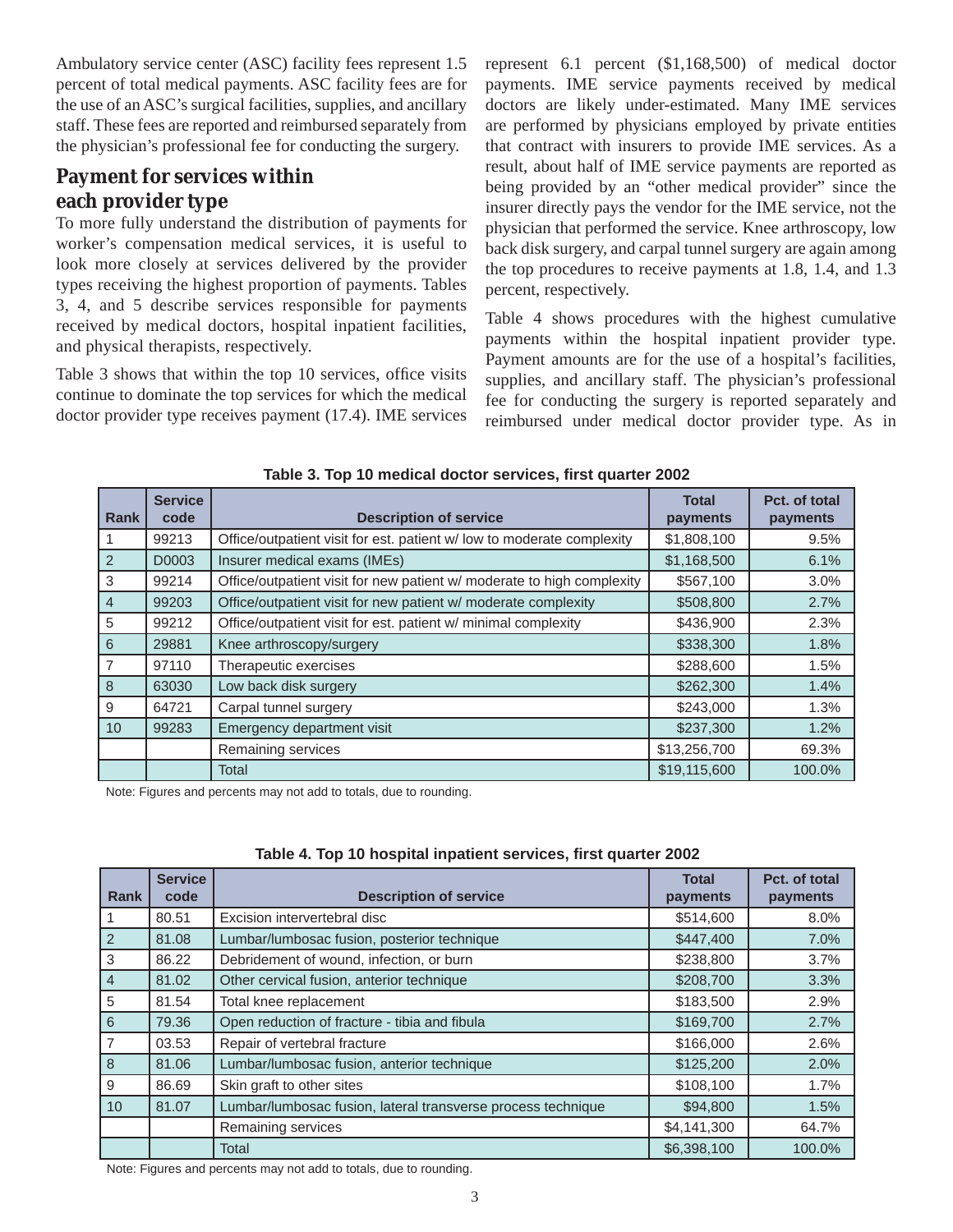| Rank           | <b>Service</b><br>code | <b>Description of service</b>  | <b>Total</b><br>payments | Pct. of total<br>payments |
|----------------|------------------------|--------------------------------|--------------------------|---------------------------|
| 1              | 97110                  | Therapeutic exercises          | \$1,776,400              | 38.4%                     |
| $\vert$ 2      | 97140                  | Manual therapy                 | \$1,028,200              | 22.2%                     |
| 3              | 97530                  | Therapeutic activities         | \$311,900                | 6.7%                      |
| $\overline{4}$ | 97001                  | Physical therapy evaluation    | \$310,100                | 6.7%                      |
| 5              | 97035                  | Ultrasound therapy             | \$292,800                | 6.3%                      |
| $6\phantom{a}$ | 97014                  | Electric stimulation therapy   | \$178,600                | 3.9%                      |
| $\overline{7}$ | 97010                  | Hot or cold pack therapy       | \$74,400                 | 1.6%                      |
| $\delta$       | 97033                  | Electric current therapy       | \$64,300                 | 1.4%                      |
| 9              | 97113                  | Aquatic therapy/exercises      | \$53,500                 | 1.2%                      |
| 10             | 97032                  | Electrical stimulation therapy | \$49,200                 | 1.1%                      |
|                |                        | Remaining services             | \$486,100                | 10.5%                     |
|                |                        | Total                          | \$4,625,500              | 100.0%                    |

Table 5. Top 10 physical therapist services, first quarter 2002

Note: Figures and percents may not add to totals, due to rounding.

2000, excision intervertebral disc, was the procedure with the highest total hospital inpatient payments performed on injured workers. Orthopedic surgeries account for eight of the top 10 hospital inpatient services; dermatologic surgeries account for the other top 10 services.

Table 5 shows the top services in the physical therapist provider type. Therapeutic exercises ranked first in 2002 and continued to account for the largest share of physical therapy payments (38.4 percent). Manual therapy, such as mobilization/manipulation, manual lymphatic drainage, and manual traction, was next with 22.2 percent of payments. Payments for therapeutic activities and physical therapy evaluations each represent 6.7 percent of payments.

Analyses of hospital outpatient and other medical provider services are not covered in this report. Insurers often combine all outpatient services into a single outpatient charge (according



#### **Figure 2. Top drug classes by pharmacy payments, fi rst quarter 2002**

Note: Percents may not total 100 percent, due to rounding.

to the hospital cost-to-charge fee schedule); consequently, details about specific hospital outpatient services are lost in the insurer billing process. Because insurers do not use a common coding scheme for services provided by "other medical providers," further analysis is not possible at this time.

## **Pharmacy payments by drug name and class**

Figure 2 breaks down pharmacy payments by drug class (also known as drug category). A drug class contains drugs with similar actions and uses. Narcotic analgesics continues to rank first among the drug classes dispensed to injured workers, receiving more than one-third of pharmacy payments. Narcotic analgesic payments are followed by anti-arthritics (also known as anti-inflammatories) and anti-convulsants (anti-seizure medications), at 17.9 and 9.9 percent of total pharmacy payments, respectively.2

Table 6 shows the top pharmacy payments by drug name and total payment. In 2002, the drug to receive the highest aggregate payment was oxycodone HCL, a narcotic analgesic (pain reliever) representing 16.3 percent of pharmacy payments. The top 25 drugs, as a whole, represented over 70 percent of pharmacy payments.

Further analysis of workers' compensation pharmacy data shows a higher use of generic drugs than in general healthcare. In 2002, generic drugs represented 51 percent of dispensed prescriptions in general healthcare, representing 16 percent of the total dollars spent on dispensed prescriptions.3 In Oregon's workers' compensation system, generic drugs represented 62 percent of dispensed prescriptions and 26 percent of the total dollars spent on prescriptions in the first quarter of 2002. Additionally, when generic and brand name versions of a drug within the top five drug classes are both available, the generic is dispensed more than 90 percent of the time. Because the top five drug classes contribute to fourfifths of the total dollars, the workers' compensation system has experienced significant cost savings as a result of generic drug utilization.<sup>4</sup>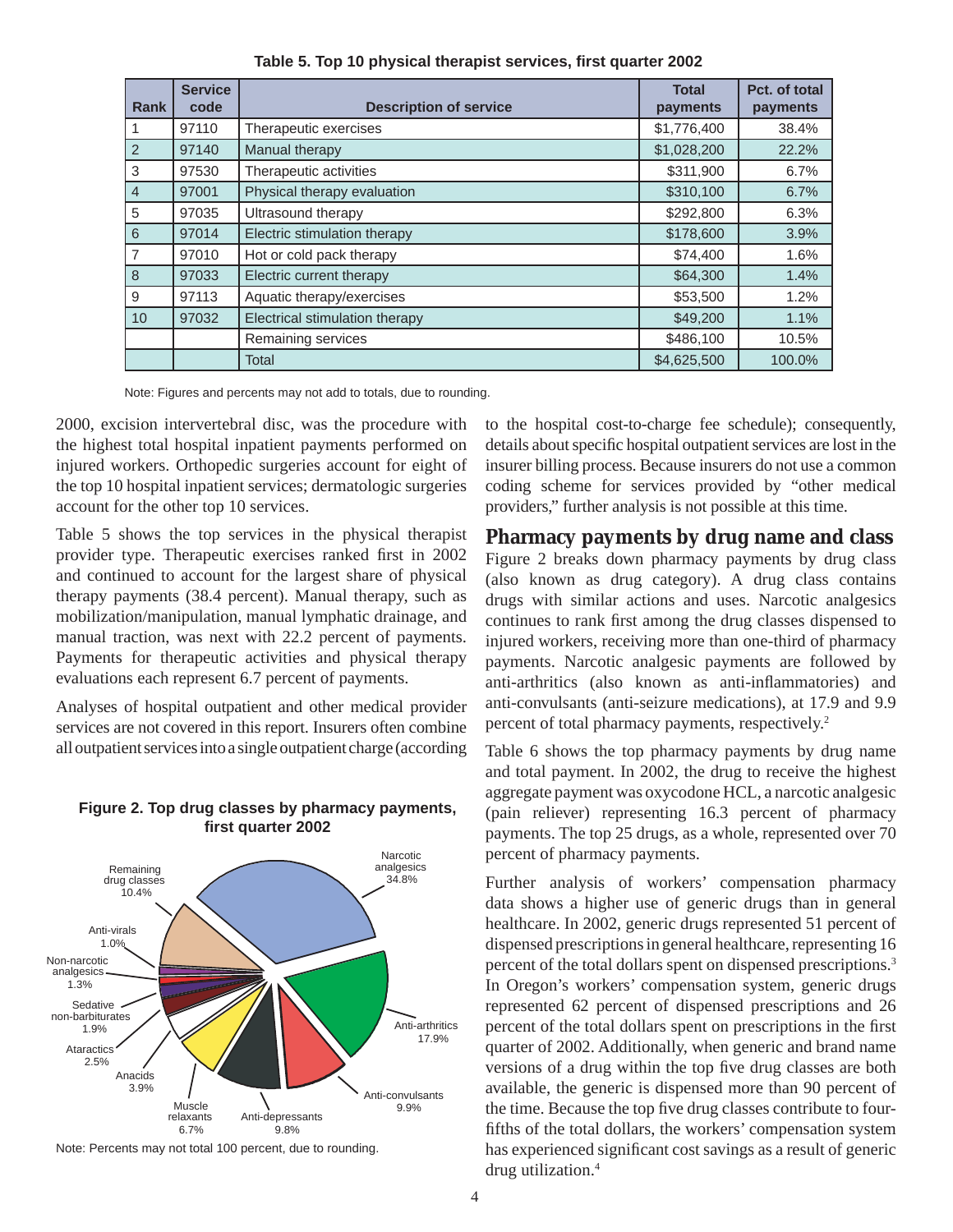### Table 6. Top 25 pharmacy payments by drug name, first quarter 2002

| Rank           | Drug name                 | <b>Drug class</b>        | <b>Brand name(s)</b>                   | <b>Generic</b><br>or Brand | <b>Total</b><br>payments   | <b>Percent</b><br>payments |
|----------------|---------------------------|--------------------------|----------------------------------------|----------------------------|----------------------------|----------------------------|
| 1              | Oxycodone HCL             | Narcotic analgesics      | Oxycodone HCL                          | Generic                    | \$17,900                   | 0.5%                       |
|                |                           |                          | Oxycontin, OxylR, OxyFast              | <b>Brand</b>               | \$571,200                  | 15.8%                      |
|                |                           |                          |                                        |                            | \$589,100                  | 16.3%                      |
| $\overline{2}$ | Gabapentin                | Anti-convulsants         | Neurontin                              | <b>Brand</b>               | \$274,700                  | 7.6%                       |
| 3              | Celecoxib                 | Anti-arthritics          | Celebrex                               | <b>Brand</b>               | \$222,300                  | 6.2%                       |
| $\overline{4}$ | Hydrocodone bitartrate w/ | Narcotic analgesics      | Hydrocodone bitartrate w/ APAP         | Generic                    | \$161,000                  | 4.5%                       |
|                | acetaminophen             |                          | Norco, Vicodin, Lortab, Lorcet, Zydone | <b>Brand</b>               | \$21,800                   | 0.6%                       |
|                |                           |                          |                                        |                            | \$182,800                  | 5.1%                       |
| 5              | Rofecoxib                 | Anti-arthritics          | Vioxx                                  | <b>Brand</b>               | \$181,400                  | 5.0%                       |
| 6              | Morphine sulfate          | Narcotic analgesics      | Morphine sulfate, Oramorph SR          | Generic                    | \$64,500                   | 1.8%                       |
|                |                           |                          | MS Contin, Kadian                      | <b>Brand</b>               | \$47,800                   | 1.3%                       |
|                |                           |                          |                                        |                            | \$112,300                  | 3.1%                       |
| $\overline{7}$ | <b>Tramadol HCL</b>       | Narcotic analgesics      | Ultram                                 | <b>Brand</b>               | \$105,500                  | 2.9%                       |
| 8              | Fentanyl                  | Narcotic analgesics      | Duragesic                              | <b>Brand</b>               | \$91,500                   | 2.5%                       |
| $\overline{9}$ | Carisoprodol              | Muscle relaxants         | Carisoprodol                           | Generic                    | \$50,400                   | 1.4%                       |
|                |                           |                          | Soma                                   | <b>Brand</b>               | \$18,400                   | 0.5%                       |
|                |                           |                          |                                        |                            | \$68,800                   | 1.9%                       |
| 10             | Omeprazole                | Anacids                  | Prilosec                               | <b>Brand</b>               | \$66,500                   | 1.8%                       |
| 11             | <b>Fluoxetine HCL</b>     | Anti-depressants         | <b>Fluoxetine HCL</b>                  | Generic                    | \$47,500                   | 1.3%                       |
|                |                           |                          | Prozac                                 | <b>Brand</b>               | \$11,600                   | 0.3%                       |
|                |                           |                          |                                        |                            | \$59,100                   | 1.6%                       |
| 12             | Nabumetone                | Anti-arthritics          | Nabumetone                             | Generic                    | \$43.600                   | 1.2%                       |
|                |                           |                          | Relafen                                | <b>Brand</b>               | \$15,300                   | 0.4%                       |
|                |                           |                          |                                        |                            | \$58,900                   | 1.6%                       |
| 13             | Paroxetine HCL            | Anti-depressants         | Paxil                                  | <b>Brand</b>               | \$55,100                   | 1.5%                       |
| 14             | <b>Venlafaxine HCL</b>    | Anti-depressants         | Effexor                                | <b>Brand</b>               | \$53,200                   | 1.5%                       |
| 15             | Zolpidem tartrate         | Sedative non-barbiturate | Ambien                                 | <b>Brand</b>               | \$52,200                   | 1.4%                       |
| 16             | Propoxyphene napsylate w/ | Narcotic analgesics      | Propoxyphene napsylate w/ APAP         | Generic                    | \$43,200                   | 1.2%                       |
|                | acetaminophen             |                          | Darvocet-N                             | <b>Brand</b>               | \$6,300                    | 0.2%                       |
|                |                           |                          |                                        |                            | \$49,500                   | 1.4%                       |
| 17             | Sertraline HCL            | Anti-depressants         | Zoloft                                 | <b>Brand</b>               | \$48,500                   | 1.3%                       |
| 18             | <b>Tizanidine HCL</b>     | Muscle relaxants         | Zanaflex                               | <b>Brand</b>               | \$44,900                   | 1.2%                       |
| 19             | Cyclobenzaprine HCL       | Muscle relaxants         | Cyclobenzaprine HCL                    | Generic                    | \$40,200                   | 1.1%                       |
|                |                           |                          | Flexeril                               | <b>Brand</b>               | \$2,000                    | 0.1%                       |
|                |                           |                          |                                        |                            | \$42,200                   | 1.2%                       |
| 20             | Oxycodone HCL w/          | Narcotic analgesics      | Oxycodone HCL w/ APAP, Endocet         | Generic                    | \$28,700                   | 0.8%                       |
|                | acetaminophen             |                          | Percocet, Tylox, Roxicet               | <b>Brand</b>               | \$12,500                   | 0.3%                       |
|                |                           |                          |                                        |                            | \$41,200                   | 1.1%                       |
| 21             | Metaxalone                | Muscle relaxants         | Skelaxin                               | <b>Brand</b>               | \$38,500                   | 1.1%                       |
| 22             | Citalopram hydrobromide   | Anti-depressants         | Celexa                                 | <b>Brand</b>               | \$34,200                   | 0.9%                       |
| 23             | Naproxen                  | Anti-arthritics          | Naproxen                               | Generic                    | \$29,300                   | 0.8%                       |
|                |                           |                          | Naprosyn                               | <b>Brand</b>               | \$600                      | 0.0%                       |
|                |                           |                          |                                        |                            | \$29,900                   | 0.8%                       |
| 24             | Ibuprofen                 | Anti-arthritics          | Ibuprofen                              | Generic                    | \$22,400                   | 0.6%                       |
|                |                           |                          | Motrin                                 | <b>Brand</b>               | \$4,900                    | 0.1%                       |
|                |                           |                          |                                        |                            | \$27,300                   | 0.8%                       |
| 25             | Codeine phosphate w/      | Narcotic analgesics      | Codeine phosphate w/ APAP              | Generic                    | \$21,400                   | 0.6%                       |
|                | acetaminophen             |                          | Tylenol w/ codeine                     | <b>Brand</b>               | \$2,900                    | 0.1%                       |
|                |                           |                          |                                        |                            | \$24,300                   | 0.7%                       |
|                |                           |                          |                                        | <b>Subtotal</b>            | \$2,553,900<br>\$1,050,600 | 70.9%<br>29.1%             |
|                |                           |                          | <b>Remaining pharmacy payments</b>     | <b>Total</b>               | \$3,604,500                | 100.0%                     |
|                |                           |                          |                                        |                            |                            |                            |

Note: Drug payment figures are rounded to the nearest hundred; figures and percents may not add to totals, due to rounding.